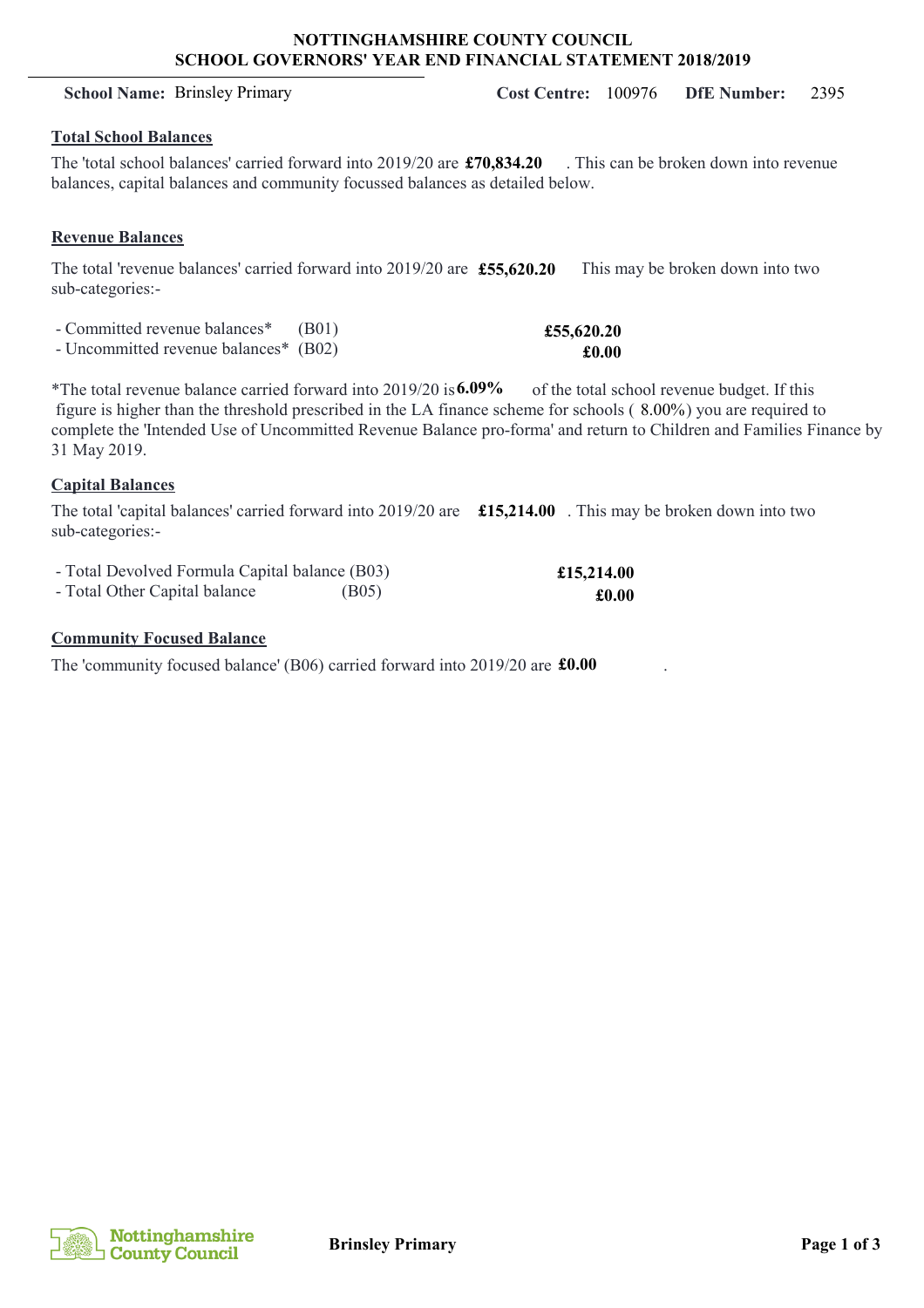#### **NOTTINGHAMSHIRE COUNTY COUNCIL SCHOOL GOVERNORS' YEAR END FINANCIAL STATEMENT 2018/2019**

| <b>CFR Ref</b>                        | Heading                                                                                               | 2018/19<br><b>Budget</b>   | 2018/19<br><b>Actual</b> | 2018/19<br><b>CFR Total</b> | 2017/18<br><b>CFR Total</b> |
|---------------------------------------|-------------------------------------------------------------------------------------------------------|----------------------------|--------------------------|-----------------------------|-----------------------------|
|                                       | <b>Revenue Income</b>                                                                                 |                            |                          |                             |                             |
| I <sub>01</sub>                       | Funds delegated by the Local Authority (LA)                                                           | £841,191.00                |                          | £841,191.00                 | £771,639.00                 |
| I02                                   | Funding for sixth form students                                                                       | £0.00                      |                          | £0.00                       | £0.00                       |
| I <sub>03</sub>                       | High needs top-up funding                                                                             | £19,599.00                 |                          | £19,599.00                  | £13,997.00                  |
| <b>I04</b>                            | Funding for minority ethnic pupils                                                                    | £0.00                      |                          | £0.00                       | £0.00                       |
| I05                                   | Pupil Premium funding                                                                                 | £45,499.00                 |                          | £45,499.00                  | £52,729.00                  |
| <b>I06</b>                            | Other government grants                                                                               | £0.00                      | £0.00                    | £0.00                       | £0.00                       |
| I07                                   | Other grants and payments received                                                                    | £0.00                      | £19,786.11               | £19,786.11                  | £35,235.00                  |
| ${\rm I}08$                           | Income from facilities and service                                                                    |                            | £18,384.12               | £18,384.12                  | £9,774.66                   |
| I09                                   | Income from catering                                                                                  |                            | £14,371.76               | £14,371.76                  | £15,717.28                  |
| I10                                   | Receipts from supply teacher insurance                                                                |                            | £6,097.40                | £6,097.40                   | £20,758.15                  |
| I11                                   | Receipts from other insurance claims                                                                  |                            | £0.00                    | £0.00                       | £0.00                       |
| I12                                   | Income from contributions to visits etc.                                                              |                            | £12,545.15               | £12,545.15                  | £6,066.00                   |
| <b>I13</b>                            | Donations and/or voluntary funds                                                                      | £0.00                      | £1,235.26                | £1,235.26                   | £3,727.43                   |
| I15                                   | Pupil focussed extended school funding and/or grant                                                   | £0.00                      |                          | £0.00                       | £0.00                       |
| <b>I18</b>                            | Additional grant for schools                                                                          | £52,651.00                 |                          | £52,651.00                  | £40,200.00                  |
|                                       | <b>Total Revenue Income</b>                                                                           | £958,940.00                | £72,419.80               | £1,031,359.80               | £969,843.52                 |
|                                       | <b>Revenue Expenditure</b>                                                                            |                            |                          |                             |                             |
| E <sub>01</sub>                       | Teaching staff                                                                                        |                            | £401,308.57              | £401,308.57                 | £378,799.75                 |
| E02                                   | Supply teaching staff                                                                                 |                            | £36,363.08               | £36,363.08                  | £5,509.31                   |
| E03                                   | Education support staff                                                                               |                            | £210,116.14              | £210,116.14                 | £203,964.65                 |
| E04                                   | Premises staff                                                                                        |                            | £38,883.51               | £38,883.51                  | £35,228.62                  |
| E05                                   | Administrative and clerical staff                                                                     |                            | £44,946.70               | £44,946.70                  | £44,265.84                  |
| E06                                   | Catering staff                                                                                        |                            | £0.00                    | £0.00                       | £0.00                       |
| E07                                   | Cost of other staff                                                                                   |                            | £15,992.23               | £15,992.23                  | £16,870.54                  |
| <b>E08</b>                            | Indirect employee expenses                                                                            |                            | £345.03                  | £345.03                     | £713.17                     |
| E09                                   | Development and training                                                                              |                            | £10,400.66               | £10,400.66                  | £14,619.60                  |
| E10                                   | Supply teacher insurance                                                                              |                            | £12,828.10               | £12,828.10                  | £10,252.86                  |
| E11                                   | Staff related insurance                                                                               |                            | £0.00                    | £0.00                       | £0.00                       |
| E12                                   | Building maintenance and improvement                                                                  |                            | £16,711.30               | £16,711.30                  | £13,318.75                  |
| E13                                   | Grounds maintenance and improvement                                                                   |                            | £15,942.02               | £15,942.02                  | £12,933.90                  |
| E14                                   | Cleaning and caretaking                                                                               |                            | £2,030.46                | £2,030.46                   | £1,733.60                   |
| E15                                   | Water and sewerage                                                                                    |                            | £5,382.27                | £5,382.27                   | £3,508.04                   |
| E16                                   | Energy                                                                                                |                            | £15,325.52               | £15,325.52                  | £13,308.35                  |
| E18                                   | Other occupation costs                                                                                |                            | £1,192.48                | £1,192.48                   | £7,313.14                   |
| E19                                   | Learning resources (not ICT equipment)                                                                |                            | £23,958.78               | £23,958.78                  | £27,055.48                  |
| E20                                   | ICT learning resources                                                                                |                            | £14,253.04               | £14,253.04                  | £18,961.97                  |
| E21                                   | Exam fees                                                                                             |                            | £0.00                    | £0.00                       | £0.00                       |
| E22                                   | Administrative supplies                                                                               |                            | £6,150.99                | £6,150.99                   | £5,971.10                   |
| E23                                   | Other insurance premiums                                                                              |                            | £9,362.52                | £9,362.52                   | £8,487.48                   |
| E24                                   | Special facilities                                                                                    |                            | £0.00<br>£49,626.07      | £0.00<br>£49,626.07         | £0.00<br>£49,707.66         |
| E25<br>E26                            | Catering supplies<br>Agency supply teaching staff                                                     |                            | £34,834.50               | £34,834.50                  | £68,400.54                  |
|                                       |                                                                                                       |                            | £36,062.53               | £36,062.53                  | £22,516.64                  |
| E27                                   | Bought in professional services - curriculum                                                          |                            | £25,615.10               | £25,615.10                  | £19,099.00                  |
| E <sub>28a</sub><br>E <sub>28</sub> b | Bought in professional services - other (except PFI)<br>Bought in professional services - other (PFI) |                            | £0.00                    | £0.00                       | £0.00                       |
| E29                                   | Loan interest                                                                                         |                            | £0.00                    | £0.00                       | £0.00                       |
| E30                                   | Direct revenue financing (revenue contributions to capital)                                           |                            | £0.00                    | £0.00                       | £0.00                       |
|                                       | <b>Total Revenue Expenditure</b>                                                                      | £0.00                      | £1,027,631.60            | £1,027,631.60               | £982,539.99                 |
|                                       | <b>Revenue Balances</b>                                                                               | <b>B/Fwd</b><br>from 17/18 | Movement                 | C/Fwd<br>to 19/20           |                             |
| <b>B01</b>                            | Committed revenue balances                                                                            | £51,892.00                 | £3,728.20                | £55,620.20                  |                             |
| B02                                   | Uncommitted revenue balances                                                                          | £0.00                      | £0.00                    | £0.00                       |                             |
|                                       | <b>Total revenue balance</b>                                                                          | £51,892.00                 | £3,728.20                | £55,620.20                  |                             |